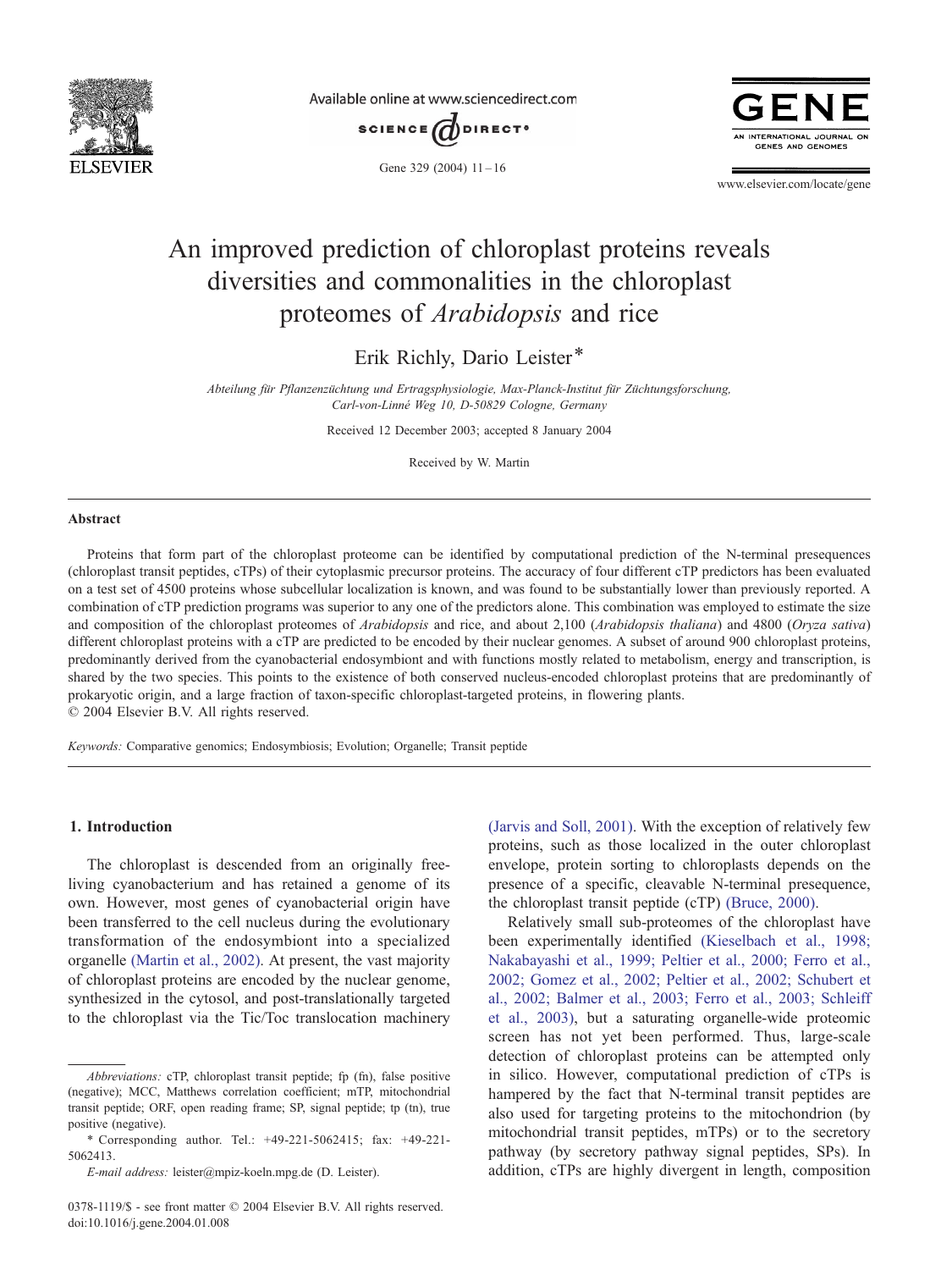and organization [\(Bruce, 2000\).](#page-5-0) Furthermore, their secondary structure is not well characterized, and the degree of sequence conservation observed around the site cleaved by the stromal processing peptidase is quite low [\(Gavel and](#page-5-0) von Heijne, 1990; Emanuelsson et al., 1999). Previous approaches to the prediction of cTPs have employed the expert systems PSORT [\(Nakai and Kanehisa, 1992; Nakai](#page-5-0) and Horton, 1999) and iPSORT [\(Bannai et al., 2002\),](#page-5-0) neural networks (ChloroP: [Emanuelsson et al., 1999;](#page-5-0) TargetP: [Emanuelsson et al., 2000;](#page-5-0) and Predotar: [http://]( http:\\www.inra.fr\predotar\ ) www.inra.fr/predotar/) or principal component analysis (PCLR: [Schein et al., 2001\)](#page-5-0), but more sophisticated systems should improve the accuracy of cTP prediction.

In this paper, the accuracy of the four algorithms most widely used for the detection of cTPs has been re-evaluated, based on a large test set of proteins of known subcellular location. The reliability of predictions improves when combinations of these predictors are employed, permitting a more realistic estimate of the size and composition of the chloroplast proteomes of Arabidopsis thaliana and rice. Comparative analyses indicate that, although a core set of chloroplast proteins has been maintained whose members are predominantly derived from cyanobacteria, substantial divergence of chloroplast proteomes has occurred during the evolution of flowering plants.

#### 2. Materials and methods

#### 2.1. Protein sequences used

A non-redundant set of 26,445 nucleus-encoded amino acid sequences from A. thaliana (ecotype Columbia 0) was retrieved from MIPS ([ftp://ftpmips.gsf.de/cress/arabiprot/\)]( ftp:\\ftpmips.gsf.de\cress\arabiprot\ ). Rice protein sequences (*O. sativa*, subspecies japonica, cultivar: Nipponbare) were obtained from TIGR ([ftp://ftp.]( ftp:\\ftp.tigr.org\pub\data\Eukaryotic_Projects\o_sativa\annotation_dbs\ ) tigr.org/pub/data/Eukaryotic\_Projects/o\_sativa/annotation\_dbs/) and combined with a set of sequences available through RiceGAAS ([ftp://ftp.dna.affrc.go.jp/pub/Rice-]( ftp:\\ftp.dna.affrc.go.jp\pub\RiceGAAS\current\ )GAAS/current/). Redundant rice sequences were identified by BlastP and removed, as were sequences lacking an initiator methionine. The final set contained 64,582 rice proteins.

Amino acid sequences encoded in the genomes of Nostoc sp. PCC 7120, Synecchocystis sp. PCC 6803 and Thermosynecchocystis elongatus BP-1 were downloaded from NCBI ([http://www.ncbi.nlm.nih.gov/PMGifs/Genomes/]( http:\\www.ncbi.nlm.nih.gov\PMGifs\Genomes\eub_g.html ) eub\_g.html), combined, and used as a cyanobacterial protein pool of 11,771 proteins.

For the test set of proteins with known subcellular localization, 4500 proteins whose subcellular locations are known, based either on 'direct assay' or 'traceable author statement', were extracted from various publications, from the Arabidopsis Mitochondrial Protein Database ([http://]( http:\\www.mitoz.bcs.uwa.edu.au\apmdb\APMDB_Database.php ) www.mitoz.bcs.uwa.edu.au/apmdb/APMDB\_Database.php) or from the GeneOntology<sup>™</sup> Consortium database ([http://]( http:\\www.geneontology.org\ )

www.geneontology.org/) (see [http://www.mpiz-koeln.mpg.]( http:\\www.mpiz-koeln.mpg.de\~leister\chloroplast_2.html ) de/~leister/chloroplast\_2.html). The composition of the test set was designed to reflect the actual protein composition of an angiosperm cell, and consisted of 10% with a cTP, 9% with an mTP, and 81% with neither of the two. Thus, 450 of the proteins in this set are targeted to the chloroplast, another 402 to the plant mitochondrion and the remaining 3648 proteins were randomly chosen from a set of about 9000 proteins (GeneOntology<sup>™</sup> Consortium database) targeted to neither of these organelles.

# 2.2. Identification of cTPs and evaluation of the accuracy of predictors

The sets of protein sequences encoded in the nuclear genomes of Arabidopsis and rice were analyzed using each of the four predictors *iPSORT* [\(Bannai et al.,](#page-5-0) 2002), TargetP [\(Emanuelsson et al., 2000\),](#page-5-0) PCLR [\(Schein et al., 2001\)](#page-5-0) and Predotar ([http://www.inra.fr/]( http:\\www.inra.fr\predotar\ ) predotar/). Sensitivity and specificity of cTP predictions were examined by using the 4500 protein test set described above. The sensitivity value (sens), which refers to the probability/frequency with which any real targeting signal is identified, is defined as:  $sens=(tp)/$  $(tp + fn)$ ; with tp being the number of true positive predictions, and fn the number of false negative predictions. The specificity value (spec) indicates how many of the predicted targeting signals are real, and was calculated as:  $spec=(tp)/(tp+fp)$ , with fp being the number of false positive predictions.

The Matthews correlation coefficient [\(Matthews, 1975\)](#page-5-0) (MCC) was used to compare the accuracy of different predictors and their combinations, and was calculated as:  $MCC = (tp \times tn - fp \times fn) / \sqrt{(tp + fn)(tp + fp)(tn + fp)(tn + fn)},$ with tp/fp being true/false positives and tn/fn being true/ false negatives, respectively. The MCC can range from 0 (random assignment) to 1 (perfect prediction).

# 2.3. Genome-wide extrapolation of the number of cyanobacterial proteins

Among the 9368 Arabidopsis proteins sufficiently conserved for primary sequence comparisons, [Martin et al.](#page-5-0) (2002) identified 1700 proteins that are very probably derived from cyanobacteria. To extrapolate the number of cyanobacterial proteins to the total Arabidopsis proteome encoded by the 26,445 nuclear genes, we used the factor 2.82 (26,445/9368). Therefore, to calculate the actual number of cTP-bearing proteins shared by Arabidopsis and rice that are of cyanobacterial origin, the number found among those of cyanobacterial origin identified by [Martin et al. \(2002\)—](#page-5-0)230—was multiplied by 2.82, and we arrive at an estimated total of 649 actual cTP-bearing proteins of cyanobacterial origin. The same type of calculation was used to extrapolate the total number of 1105 Arabidopsis cTP proteins of cyanobacterial origin.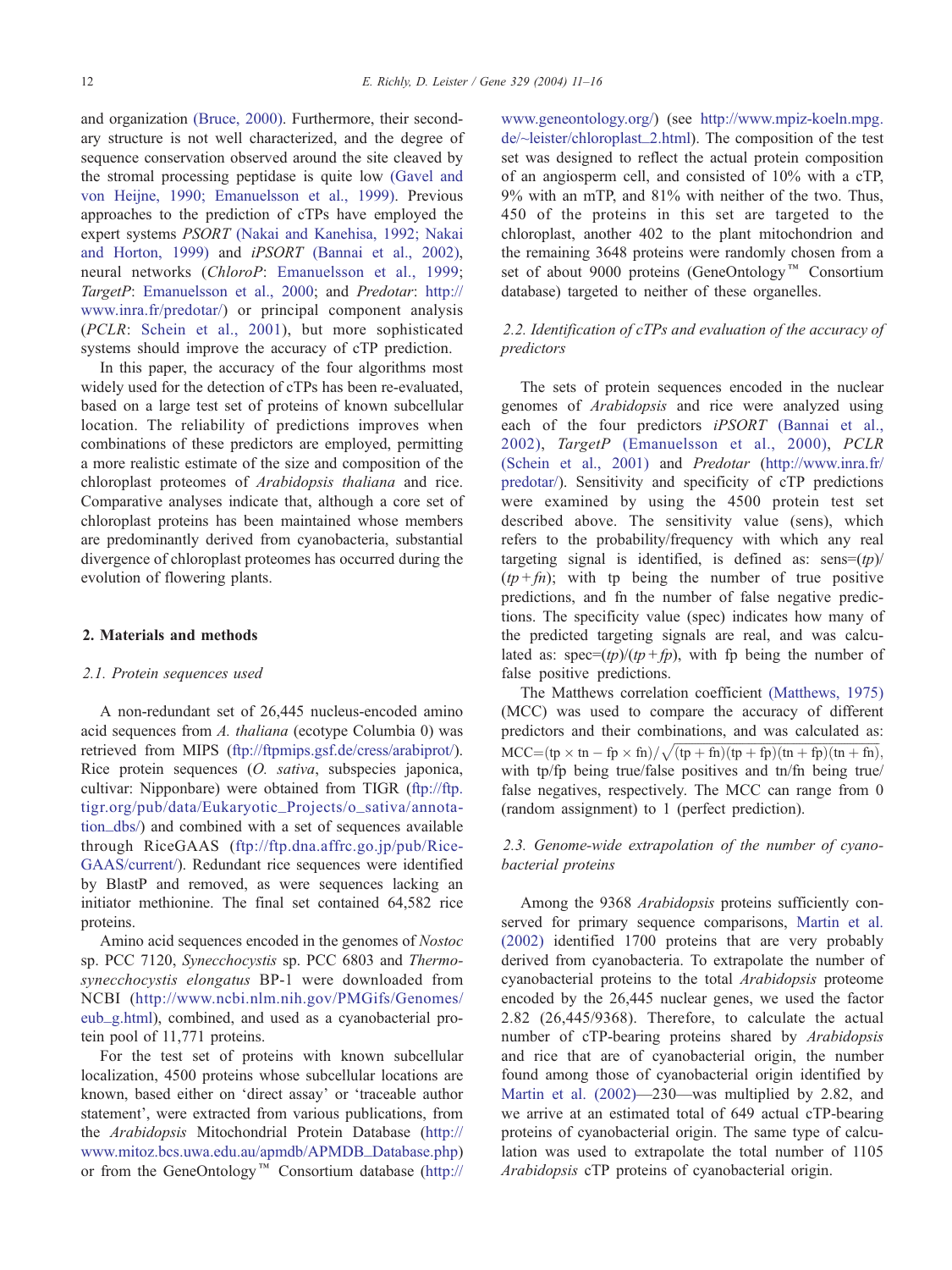#### <span id="page-2-0"></span>2.4. Blast analyses and functional classification of proteins

All Blast analyses, including the comparison of all Arabidopsis protein sequences with all rice sequences, as well as of all Arabidopsis and rice cTP-protein sequences predicted by the '3 out of 4' combination with all cyanobacterial protein sequences, were performed using the BlastP algorithm [\(Altschul et al., 1997\)](#page-5-0) with a cut-off evalue of  $10 \times e^{-10}$ .

Proteins were functionally classified according to the categories of the Munich Information Center for Protein Sequences (MIPS): [http://www.mips.gsf.de/proj/thal/db/]( http:\\www.mips.gsf.de\proj\thal\db\tables\tables_func_frame.html. ) tables/tables\_func\_frame.html.

### 2.5. Supplementary information

Additional information, including lists of the accession numbers of the 4500 test proteins, of the cTP-bearing proteins predicted for Arabidopsis and rice by the '3 of 4' predictor combination, and of the 230 conserved cyanobacterium-derived proteins, is available at [http://www.]( http:\\www.mpiz-koeln.mpg.de\~leister\chloroplast_2.html ) mpiz-koeln.mpg.de/~leister/chloroplast\_2.html.

# 3. Results

#### 3.1. Accuracy of cTP predictors and of their combinations

The specificity and sensitivity of the four cTP predictors iPSORT [\(Bannai et al., 2002\),](#page-5-0) TargetP [\(Emanuelsson et al.,](#page-5-0) 2000), PCLR [\(Schein et al., 2001\)](#page-5-0) and Predotar ([http://]( http:\\www.inra.fr\predotar\ ) www.inra.fr/predotar/) have been determined based on a test set of 4500 proteins whose subcellular localization has been experimentally determined (see [http://www.mpiz-koeln.]( http:\\www.mpiz-koeln.mpg.de\~leister\chloroplast_2.html ) mpg.de/~leister/chloroplast\_2.html). The sensitivity of cTP prediction by the four algorithms ranged from 0.57  $(iPSORT/Predotar)$  to 0.72 (PCLR/TargetP), while their specificity was between 0.31 (PCLR) and 0.45 (TargetP) (Table 1).

Since the accuracy of cTP predictors determined here is substantially lower than originally reported ([Emanuelsson et](#page-5-0) al., 2000; Schein et al., 2001; Bannai et al., 2002; [http://]( http:\\www.inra.fr\predotar\ )

Table 1 Accuracy of cTP predictors in the 4500-protein test set

| Predictor   | Sensitivity | Specificity | <b>MCC</b> |  |
|-------------|-------------|-------------|------------|--|
| iPSORT      | 0.57(0.68)  | 0.37(0.71)  | 0.39(0.64) |  |
| <b>PCLR</b> | 0.72(0.83)  | 0.31(0.30)  | 0.40       |  |
| Predotar    | 0.57(0.82)  | 0.36(0.77)  | 0.38       |  |
| TargetP     | 0.72(0.85)  | 0.45(0.69)  | 0.51(0.72) |  |

[Values in parentheses are from the literature:](#page-5-0) Bannai et al. (2002) iPSORT; Schein et al. (2001) PCLR; [Emanuelsson and von Heijne \(2001\)](#page-5-0) Predotar; [Emanuelsson et al. \(2000\)](#page-5-0) TargetP.

[MCC, Matthews correlation coefficient](#page-5-0) (Matthews, 1975). The sensitivity value refers to the probability/frequency with which any real targeting signal is identified, while the specificity value indicates how many of the predicted targeting signals are real.



Fig. 1. Prediction accuracy of the four predictor combinations. The left yaxis refers to the values for sensitivity and specificity of predictor combinations, whereas the right y-axis indicates the values for the Matthews correlation coefficient (MCC).

www.inra.fr/predotar/), combinations of the four programs were employed to increase either sensitivity and/or specificity of cTP identification. Four combinations were tried, in which a sequence was considered to be a cTP when predicted by at least one ('1 of 4'), two ('2 of 4'), three  $('3 of 4')$  or all four  $('4 of 4')$  of the predictors (Fig. 1). The specificity of combinatorial cTP prediction increased with the number of predictors used. As expected, this gain in specificity occurs at the expense of sensitivity. However, the '3 of 4' combination exhibited a markedly improved prediction accuracy: its specificity (0.64) was increased by 42% compared to the most specific of the four individual predictors (TargetP), while its sensitivity (0.64) was decreased by only 11% compared to the most sensitive prediction programs (TargetP and PCLR). This increase in accuracy was also reflected by the Matthews correlation coefficient (MCC), a measure of the overall prediction accuracy, which reached its maximum value of 0.60 for the '3 of 4' combination (Fig. 1). Therefore, the '3 of 4' approach was superior to all other predictor combinations and to any single prediction program, and was used in all further analyses.

Table 2 Number of predicted chloroplast proteins

| ORFs in the    | cTPs identified by at       |
|----------------|-----------------------------|
| nuclear genome | least 3 of the 4 predictors |
| 26,445         | $2090(7.9\%)$               |
| 64.582         | 4853 (7.5%)                 |
|                |                             |

[Full lists of these proteins are available at]( http:\\www.mpiz-koeln.mpg.de\~leister\chloroplast_2.html. ) http://www.mpiz-koeln.mpg.de/ ~leister/chloroplast\_2.html.

Values in parentheses are percentages with respect to the total number of nuclear ORFs. Actual numbers of proteins with a cTP were identical to the [number of predicted ones when calculated according to](#page-5-0) Leister (2003):

$$
cTP_{actual} = \frac{\text{spec}_{cTP}}{\text{sens}_{cTP}} \times cTP_{pred} = \frac{0.64}{0.64} \times cTP_{pred}
$$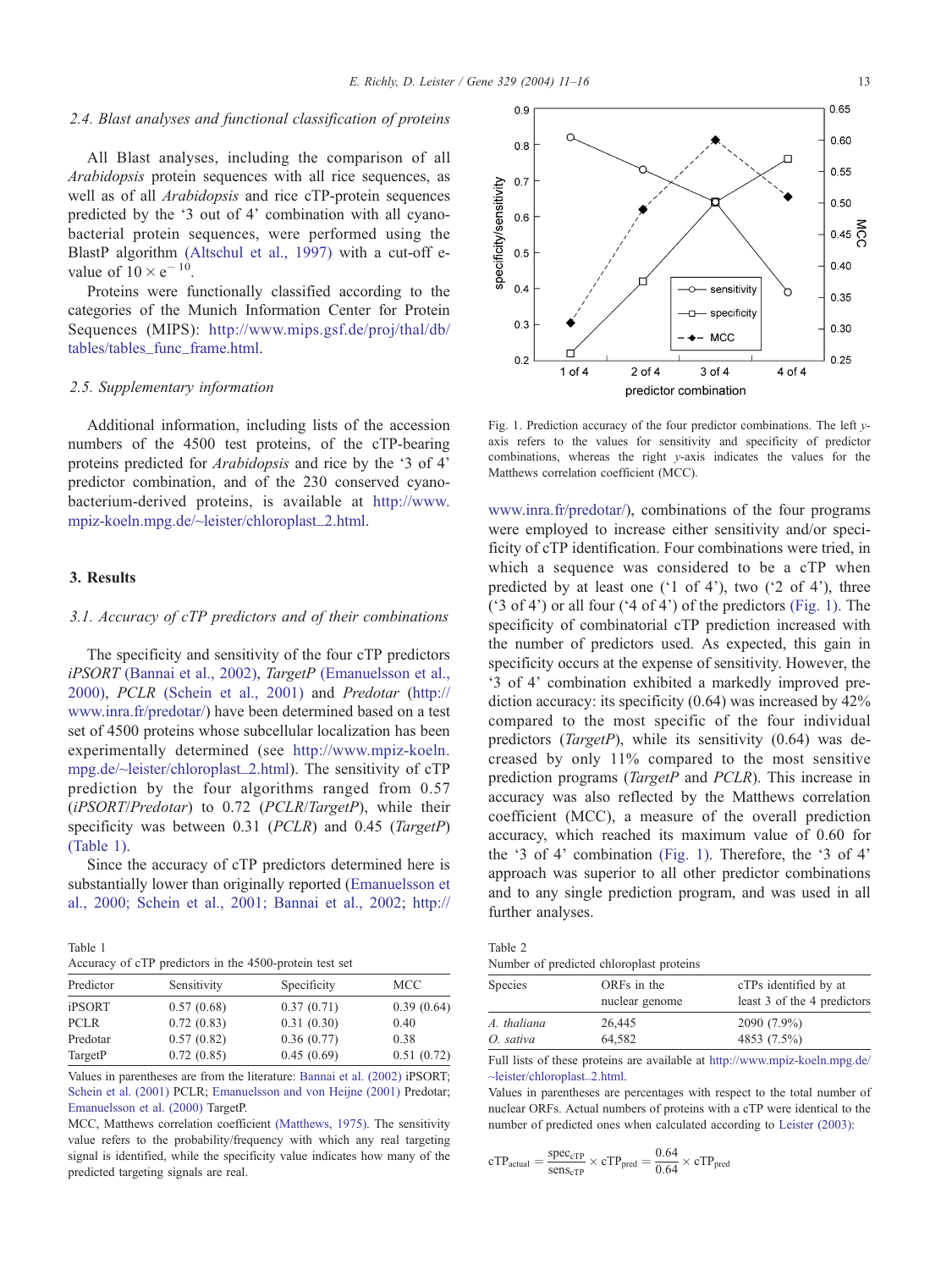<span id="page-3-0"></span>

| Species     | Number of proteins predicted or experimentally shown to be.<br>chloroplast-located |                                       |                                                                    |                                                           |  |  |
|-------------|------------------------------------------------------------------------------------|---------------------------------------|--------------------------------------------------------------------|-----------------------------------------------------------|--|--|
|             | Total                                                                              | With a<br>cyanobacterial<br>homologue | Shared with the<br>chloroplast<br>proteome of the<br>other species | Shared with the<br>total proteome of<br>the other species |  |  |
| A. thaliana | 2261                                                                               | 880 (38.9%)                           | 857 (37.9%)                                                        | 1989 (88.0%)                                              |  |  |
| O. sativa   | 4853                                                                               | 817 (16.8%)                           | 1020 (21.0%)                                                       | 2682 (55.3%)                                              |  |  |

Column 2 considers the chloroplast proteins experimentally confirmed (the [4,500-protein test set\) and column 3 of](#page-2-0) Table 2.

To identify cyanobacterial homologues of chloroplast proteins, amino acid sequences were Blasted against a pool of protein sequences from three cyanobacteria with fully sequenced genomes (Nostoc sp. PCC 7120, Synecchocystis sp. PCC 6803 and Thermosynecchococcus elongatus BP-1).

# 3.2. Composition, origin and functions of chloroplast proteomes in Arabidopsis and rice

Based on the '3 of 4' approach, 2090 (7.9%) and 4853 (7.5%) nuclear genes in A. thaliana and O. sativa, respectively, are predicted to code for proteins that have a cTP [\(Table 2\)](#page-2-0) (see [http://www.mpiz-koeln.mpg.de/~leister/chlor]( http:\\www.mpiz-koeln.mpg.de\~leister\chloroplast_2.html )oplast\_2.html). To correct for false-positive and false-negative predictions, actual numbers of proteins containing a cTP were extrapolated as described previously [\(Leister,](#page-5-0) 2003), based on the sensitivity and specificity of the '3 of 4' approach. Because the values for specificity and sensitivity were identical for the '3 of 4' approach, actual and predicted numbers were the same [\(Table 2\).](#page-2-0)

Owing to the origin of the organelle, a fraction of the nuclear genes that contribute to the chloroplast proteome derives from the prokaryotic ancestor. To quantify this cyanobacterial fraction, all Arabidopsis and rice protein sequences with a predicted or known cTP were compared by BlastP to a pool of cyanobacterial sequences derived from the fully sequenced genomes of Nostoc sp. PCC 7120, Synecchocystis sp. PCC 6803 and T. elongatus BP-1. Among the predicted or known nucleus-encoded chloroplast proteins from Arabidopsis and rice, a set of 880 (38.9%) and 817 (16.8%) sequences, respectively, have cyanobacterial homologues (Table 3). Comparative analysis by BlastP showed that 434, or 49%, of the predicted chloroplast proteins of Arabidopsis that have a cyanobacterial counterpart also possess a homologue with a predicted cTP in rice.

A more accurate means of identifying Arabidopsis proteins that originated from the cyanobacterial endosymbiont has been provided by [Martin et al. \(2002\).](#page-5-0) These authors identified 1700 Arabidopsis proteins, which either had homologues only in cyanobacteria or grouped with cyano-



Fig. 2. Distribution of several sets of chloroplast proteins of A. thaliana in different functional categories. As a comparison, the proportion of all predicted Arabidopsis proteins ('all<sub>At</sub>') is shown on the left. 'cp<sub>At</sub>' refers to the set of 2261 Arabidopsis proteins with a predicted or actual cTP; 'cp<sub>At-Os</sub>' indicates those 857 Arabidopsis proteins of 'cp<sub>At</sub>' which possess a rice homolog with a cTP; 'cyano<sub>At</sub>' refers to the set of cyanobacteria-derived Arabidopsis proteins identified by Martin et al. (2002); ' $cp_{A t$ -cyano indicates the 392 proteins of 'cyano<sub>At</sub>' that have a cTP; and 'cp<sub>At-Os-cyano</sub>' includes the 230 proteins of 'cp<sub>At-Os</sub>' which were shown by [Martin et al. \(2002\)](#page-5-0) to be derived from cyanobacteria.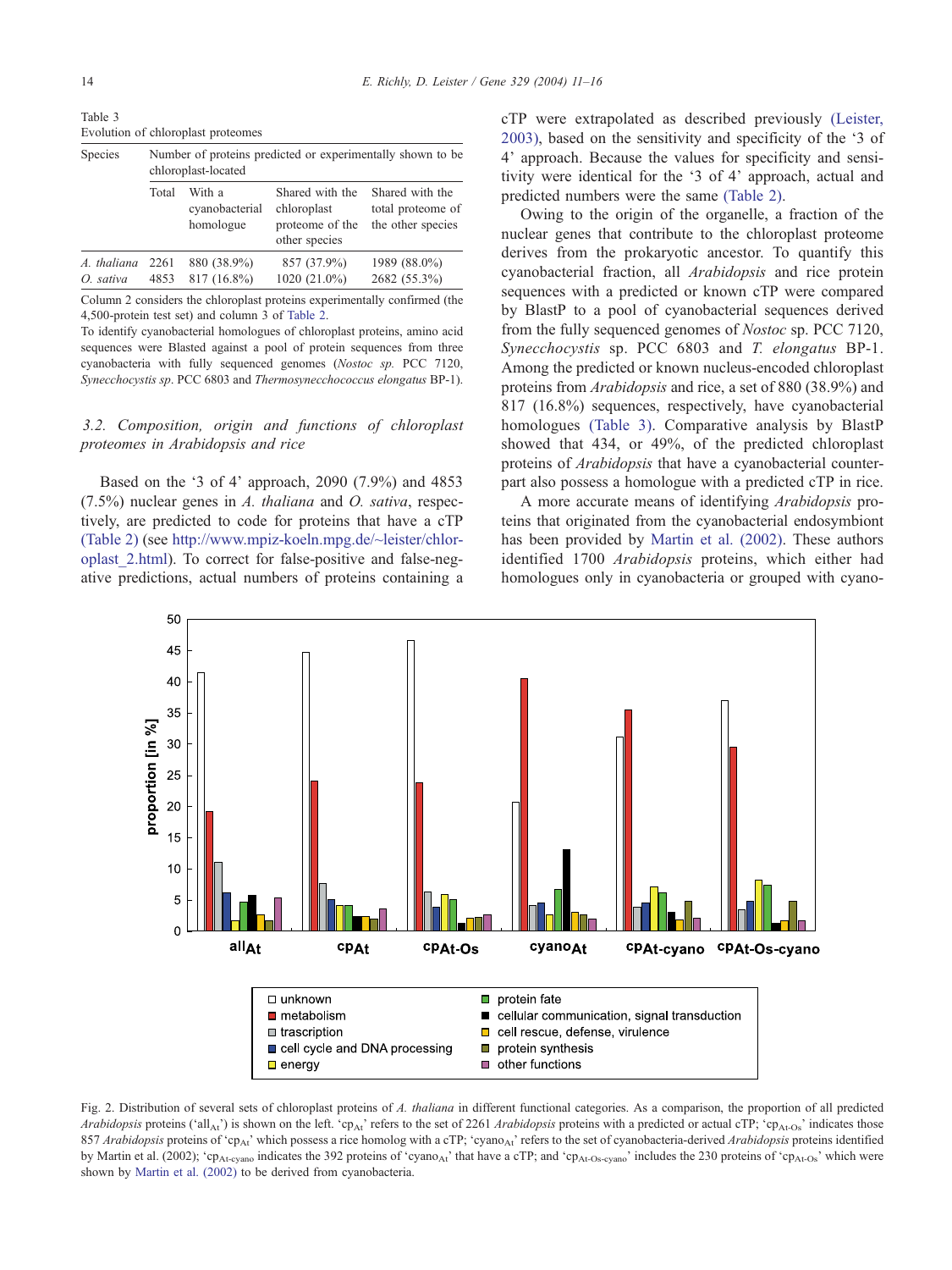bacterial proteins in phylogenetic trees. Among these 1700 cyanobacterium-derived Arabidopsis proteins, 392 polypeptides have an actual or predicted cTP. Interestingly, 230 (or 59%) of these also have a rice homologue bearing a cTP. This indicates that a core set of at least 230 chloroplast proteins can be traced back to the cyanobacterial endosymbiont and have persisted in the chloroplasts of Arabidopsis and rice (for a list see [http://www.mpiz-koeln.mpg.de/]( http:\\www.mpiz-koeln.mpg.de\~leister\chloroplast_2.html ) ~leister/chloroplast\_2.html). The functions of these 230 evolutionarily 'ancient' proteins are mostly related to metabolism, energy and protein fate; 37% are still unclassified [\(Fig. 2\).](#page-3-0) Strikingly, within this set, proteins with functions in energy, metabolism and protein synthesis are overrepresented compared to the entire Arabidopsis proteome, while proteins involved in transcription or signal transduction are less frequent.

Taking into account the fact that [Martin et al. \(2002\)](#page-5-0) could directly identify less than half of the proteins of cyanobacterial origin, one can extrapolate (see Materials and methods) that around 650 proteins of cyanobacterial origin are likely to be targeted to the chloroplasts of the two flowering plant species. For *Arabidopsis*, the number of 392 proteins identified to be of cyanobacterial origin (see above) allows to extrapolate that 1105, or about half, of the 2261 proteins predicted or found to be targeted to the chloroplast by a cTP derive from the endosymbiont.

### 3.3. Diversification of chloroplast proteomes

When the composition of the chloroplast proteomes of rice and Arabidopsis was compared by BlastP analysis, the relative size of the species-specific fraction was found to be 62% in Arabidopsis and 79% in rice ([Table 3,](#page-3-0) column 4), indicating that the degree of chloroplast specialization differs between the two species. As expected, non-chloroplast homologues of species-specific chloroplast proteins were found by interspecific BlastP analysis ([Table 3,](#page-3-0) difference between values in columns 4 and 5). These proteins represent a substantial fraction of the chloroplast proteome of the two species, indicating that chloroplast proteome diversity is generated by both gene evolution leading to novel proteins located in the chloroplast, and by relocation of conserved gene products due to altered targeting.

# 4. Discussion

In this study, the accuracy of cTP predictors has been tested and was found to be far lower than originally reported. This suggests that the protein sets employed for the original training and/or testing of the algorithms were suboptimal. Similar observations have been made for the prediction of mTPs [\(Richly et al., 2003\),](#page-5-0) for which prediction algorithms still perform quite poorly. This flaw in the prediction of mitochondrial and chloroplast protein targeting is most likely to be due to the size of the protein samples used for testing and training, and to ambiguities and errors in the actual targeting of some of the proteins consideredparticularly those whose subcellular targets had not been experimentally confirmed, but were extrapolated based on the known targets of their orthologues.

Prediction of subcellular targeting can take advantage of combining different algorithms (e.g. [Richly et al., 2003\)](#page-5-0) or sets of rules [\(Foth et al., 2003\).](#page-5-0) As shown here, by combining different predictors, the reliability of predictions of chloroplast protein targeting can be improved substantially. The '3 of 4' combination of predictors was found to be superior to any other combination or any of the four original predictors alone. In the genome of Arabidopsis only  $\sim$  2100 cTP-bearing proteins were identified by the '3 of 4' approach; a similar combination predicts  $\sim 1400$ mTP proteins for the same organism (data not shown). These estimates are dramatically lower than those provided previously [\(Abdallah et al., 2000; Emanuelsson et al., 2000;](#page-5-0) Peltier et al., 2002; Leister, 2003), and provide a new view of the patterns of subcellular protein sorting in the model plant A. thaliana, while demonstrating the importance of using only experimentally validated protein test sets to determine the accuracy of in silico studies. Prediction algorithms for protein targeting will improve considerably when new proteins whose subcellular location is known, such as those in our test set comprising 4500 proteins, are routinely incorporated into the training sets for predictors of subcellular targeting. Proteins predicted to be targeted to the chloroplast on the basis of improved algorithms can then be tested by proteomics and/or other high-throughput approaches (e.g. [Escobar et al., 2003\)](#page-5-0) for their actual location, giving rise to a re-iterative process of prediction, testing, and improvement of the prediction algorithm.

The analysis presented here indicates that the number of genes that encode the chloroplast proteome differs markedly between the monocot species rice and the dicot Arabidopsis; in other words, the size of the chloroplast proteome is surprisingly variable over evolutionary time. In some cases, the difference noted in chloroplast proteomes might be due to interspecific variation in the number of specific isoforms of some chloroplast proteins (e.g. [Osteryoung and McAn](#page-5-0)drew, 2001; Hedtke et al., 2002), and/or due the presence of closely related genes derived from recent segmental duplications which code for the same protein. However, the existence of a large fraction of species-specific chloroplast proteins in rice and Arabidopsis strongly suggests that the evolution of flowering plants has been accompanied by diversification of chloroplast proteins, which implies species-related differences in organelle function. An analysis of the mitochondrial proteomes of 10 different eukaryotes [\(Richly et al., 2003\)](#page-5-0) supports a similar interpretation of organellar evolution.

In all, 857, or 38%, of the predicted or actual nucleusencoded chloroplast proteins from Arabidopsis have counterparts in the predicted rice chloroplast proteome, indicating